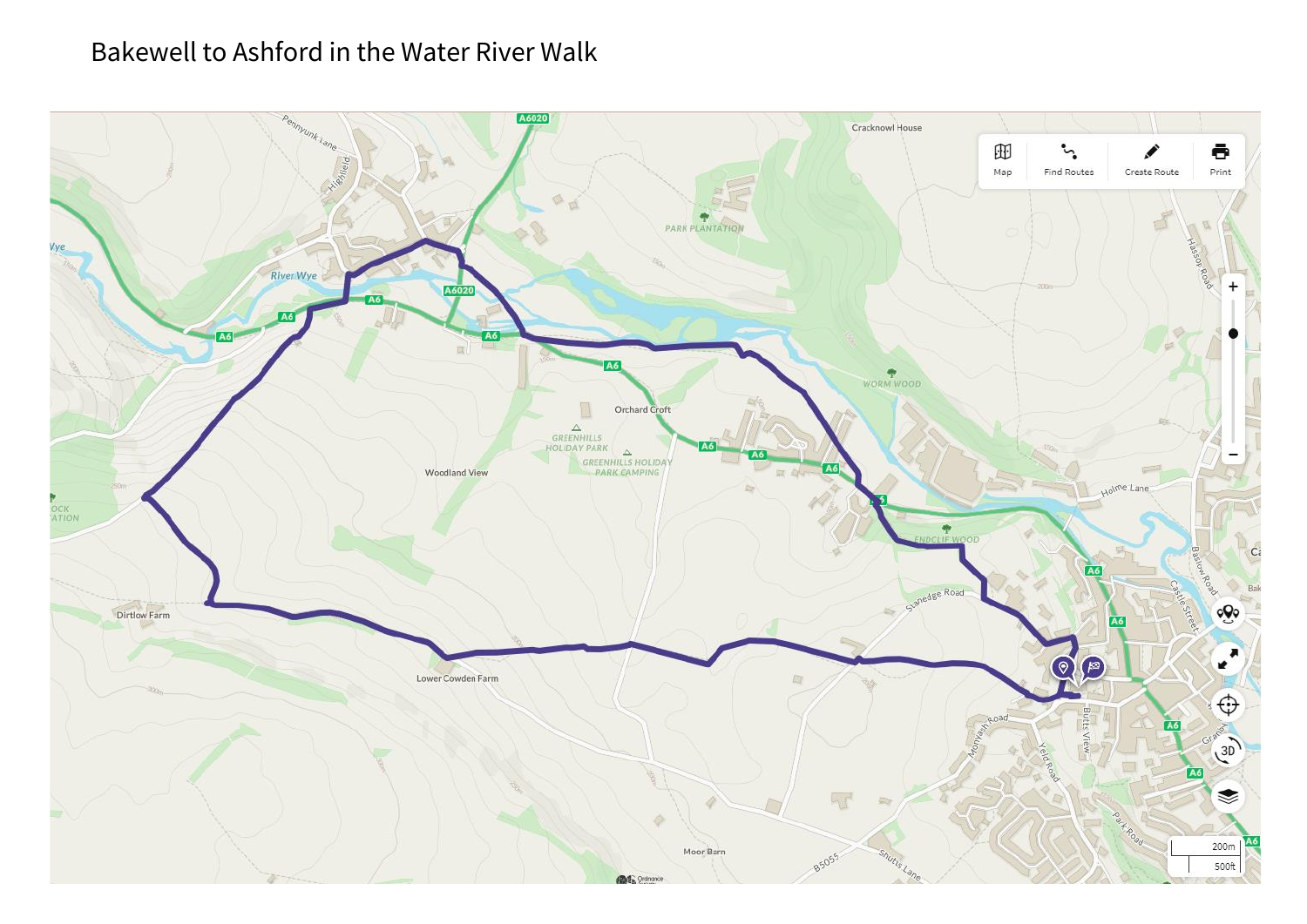## **Need to know**

## **DISTANCE OF WALK:** 7km

**TYPE OF WALK:** Circular villages walk, along a river and through farmland.

**PARKING:** There are lots of parking options in Bakewell. Please respect local residents and only park in designated car parks, and be mindful that this small market town is a tourist hotspot and gets busy and weekends and school holidays. The easiest place to park is the car park next to the Agricultural Business Centre (**click here for [location](https://goo.gl/maps/Gc4UTSq4mTq573NJA)** on Google Maps). A short footpath leads you back into town. If you want to avoid parking, there are regular buses to and from Bakewell (**[click](http://www.derbysbus.info/maps/county.htm) here** to check out the bus routes).

**WALK HIGHLIGHTS:** Bakewell All Saints Church, Bakewell Museum, walking along the River Wye and seeing the weirs, the pub and playground in Ashfordin-the-Water, feeding the ducks, stunning views on the second half of the walk.

**HOW LONG DOES IT TAKE:** Without kids this is a 2 hour walk, but allow for 3 hours with kids (longer if you're stopping for lunch and/or the playground).

**ACCESSIBILTY:** Not pram or wheelchair friendly. A couple of busy crossings over the A6. Lots of stiles.

**TOTAL ASCENT:** 228 metres

**FACILITIES:** There are public toilets in both **[Bakewell](https://peakdistrictkids.co.uk/things-to-do-in-bakewell/)** and Ashford-in-the-Water, as well as lots of choices for cafés and pubs (more so in Bakewell).